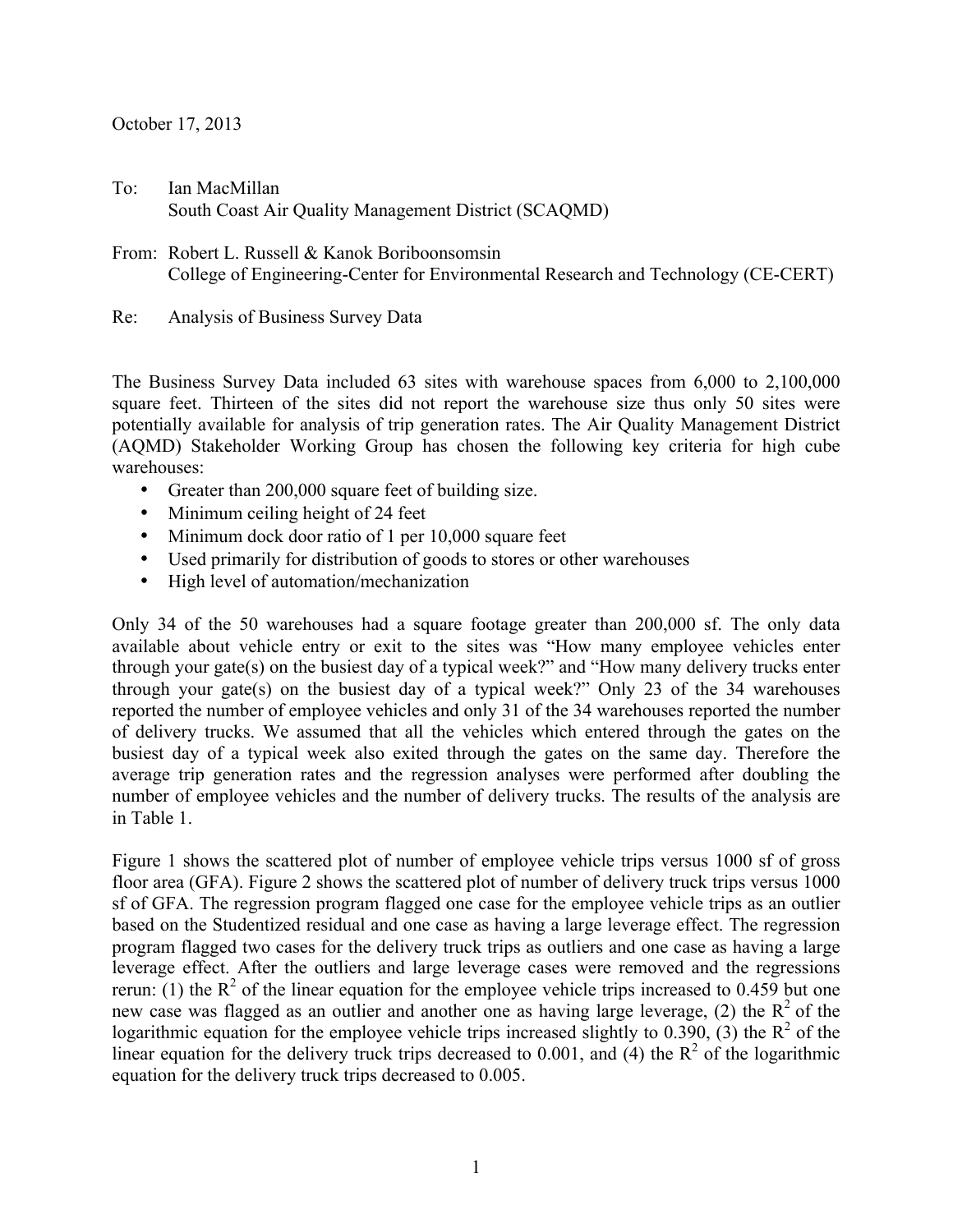|                 |                      | <b>Equations</b>                                      |                |                          |                |  |
|-----------------|----------------------|-------------------------------------------------------|----------------|--------------------------|----------------|--|
| <b>Scenario</b> | Average<br>Rates per | Linear                                                | $\mathbf{R}^2$ | Logarithmic              | $\mathbf{R}^2$ |  |
|                 |                      | 1000 sf of $ T = No$ . of Trips<br>$T = No. of Trips$ |                |                          |                |  |
|                 | <b>GFA</b>           | $X = 1000$ sf GFA                                     |                | $X = 1000$ sf GFA        |                |  |
| Employee        | 0.663                |                                                       |                |                          |                |  |
| vehicles on     |                      | $T = 0.4526(X) +$                                     | 0.276          | $Ln(T) =$                | 0.380          |  |
| busiest day     |                      | 117.97                                                |                | $1.6845(Ln(X)) - 5.1626$ |                |  |
| Delivery        | 0.534                |                                                       | 0.069          |                          | 0.060          |  |
| trucks on       |                      | $T = 0.1568(X) +$                                     |                | $Ln(T) =$                |                |  |
| busiest day     |                      | 189.35                                                |                | $0.3758(Ln(X)) +$        |                |  |
|                 |                      |                                                       |                | 2.8888                   |                |  |

## **Table 1: Average and Regression Equation Results**



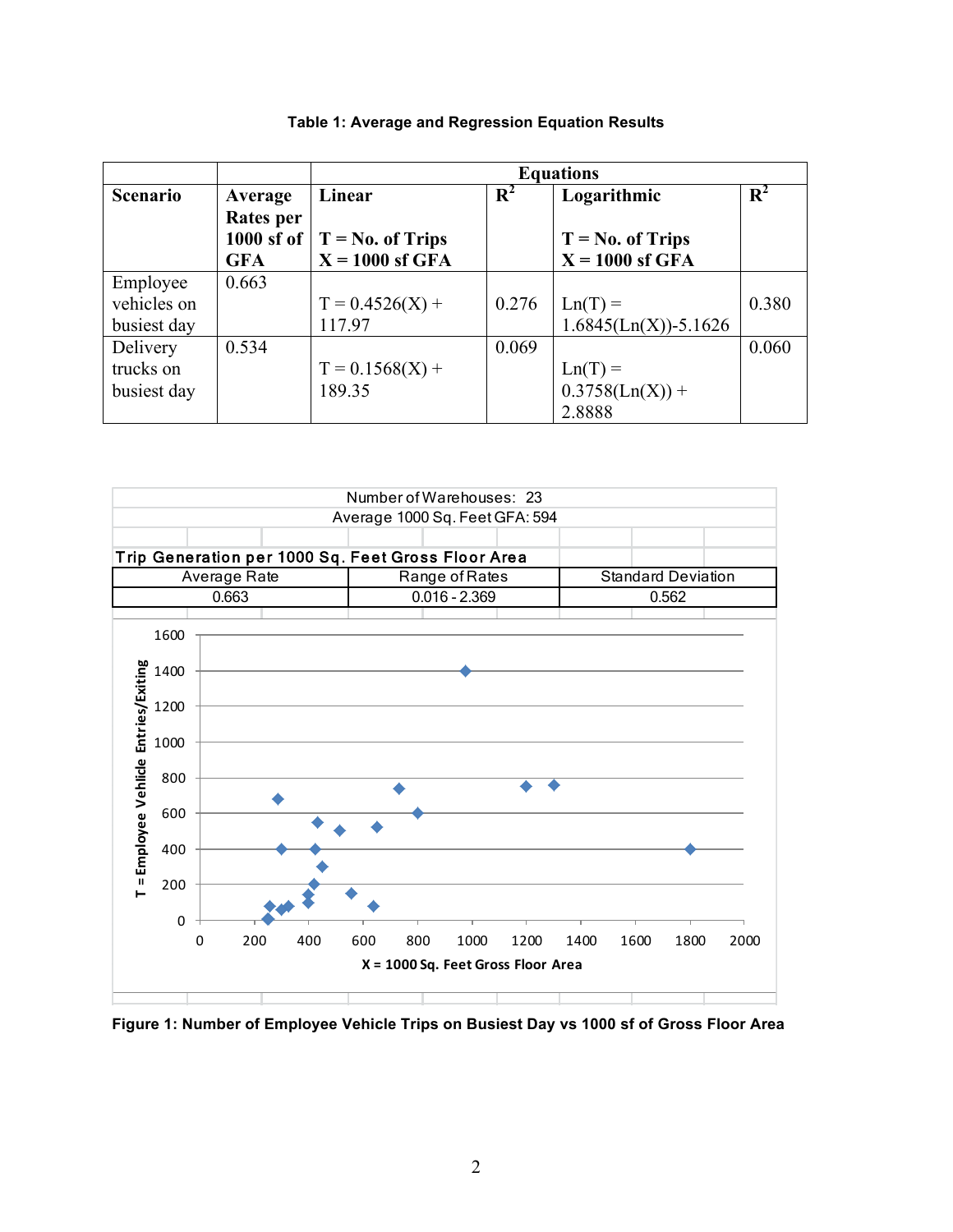

**Figure 2: Number of Delivery Truck Trips on Busiest Day vs 1000 sf of Gross Floor Area**

To determine whether adding additional independent variables would improve the correlation between number of delivery truck trips and 1000 sf of GFA, regressions were performed with the following equation specifications:

 $T = X + Y + constant$  $LN(T) = LN(X) + LN(Y) + constant$ 

And for a couple of cases:

 $T = X + Y1 + Y2 + constant$  $LN(T) = LN(X) + LN(Y1) + LN(Y2) + constant$ 

Where:

 $T =$  Number of delivery truck trips

 $X = 1000$  sf of GFA

 $Y = \text{various variables per below}$ 

 $CHFT = Ceiling Height of warehouse in feet$ 

WHDD = Number of dock doors for warehouse

WHPU = Percentage utilization of warehouse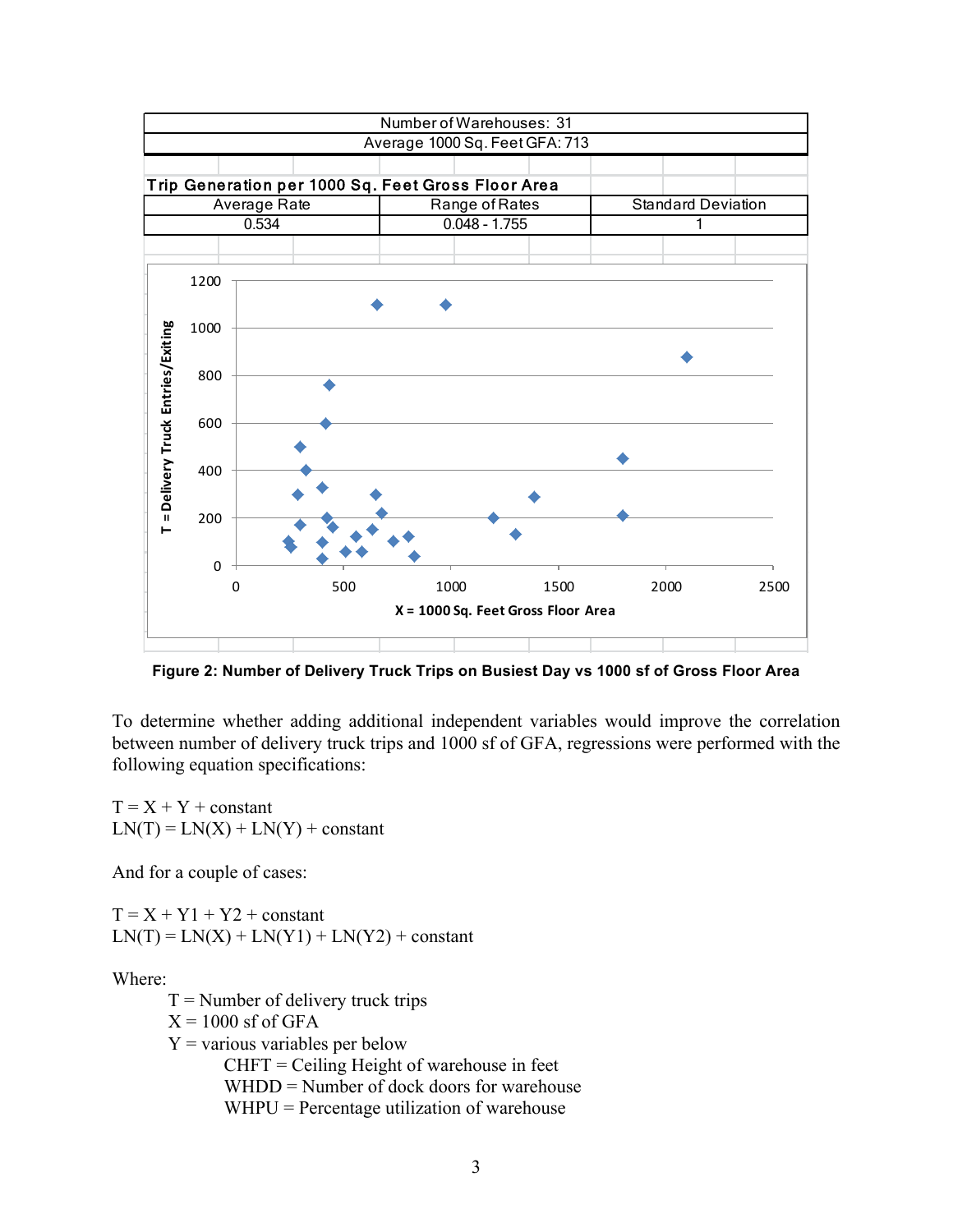ITOM = Number of months to turn over inventory EWDR = Estimated Weighted Distance Received goods traveled EWDS = Estimated Weighted Distance Shipped goods traveled  $MFP =$  Miles from Ports (Los Angeles & Long Beach) MOC = Miles of Conveyors

The approximate ceiling height of the warehouses and the number of dock doors for the warehouses were available in the survey data. The percentage utilization of the warehouses was reported as a range of values or as less than a value. We used the center of the range and 5% less than the reported less than value. The number of months to turn over the inventory was reported as less than a given number of months. We used the less than number as representing the approximate number of months to turn over inventory. The miles of conveyors were reported as a range or as "we don't use conveyors". If conveyors weren't used, we set the value for miles of conveyors to 0.

The survey data reported the approximate percentage of deliveries that came from and were shipped to the following locations: Port of Los Angeles, Port of Long Beach, Port of San Diego, Port Hueneme, Other Warehouses, Rail Yard, Airport, Local Store (Southern California), Nonlocal Store (Other California), and Out of State. Some of the percentages totaled to more than or less than 100% and some warehouses reported total numbers instead of percentages. All percentages which totaled more than or less than 100% were normalized to total 100% and the numbers were converted to percentages. The addresses of the warehouses were available in the survey data so for the ports, Mapquest was used to determine the driving distance from the ports to the warehouse. For the other locations, since there were no specific addresses we used the following estimated distances: Other Warehouses (30 miles), Rail Yard (40 miles), Airport (30 miles), Local Store (50 miles), Non-local Store (250 miles), and Out of State (1000 miles). The EWDR and EWDS were then calculated for each warehouse by summing the percentage times the miles for each location.

MFP assumes that all goods are received from and delivered to either the Port of Los Angeles or the Port of Long Beach.

The  $R<sup>2</sup>$  of the regression equations after adding each of these independent variables are shown in Table 2. For all the variables except for MOC, we required that the data samples have a value greater than 0 to be included in the regression analysis. For MOC, we conducted the regression analysis both with and without the data samples having a value of 0 mile.

According to Table 2, adding ceiling height of warehouse, number of dock doors for warehouse, or miles of conveyors variable more than doubled the  $R^2$  of both linear and logarithmic equations. Adding number of months to turn over inventory variable increased the  $\overline{R}^2$  of the logarithmic equation significantly, but only increased the  $R^2$  of the linear equation slightly. These variables help improve the correlation between number of delivery truck trips and 1000 sf of GFA.